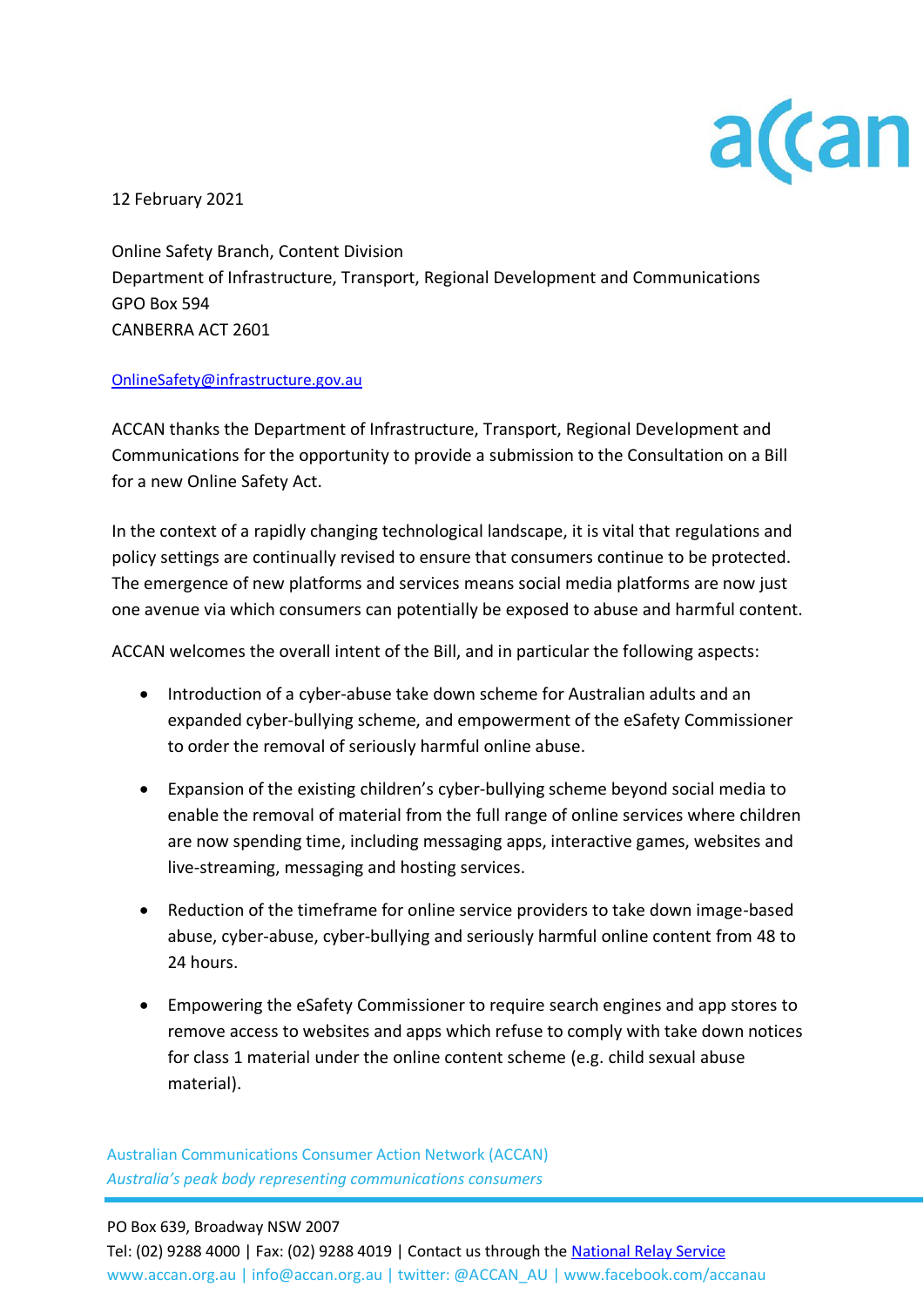

- Enforcement via civil penalties for service providers who fail to comply with take down notices and eSafety Commissioner requirements. Although public reporting and/or reporting on specific items to the eSafety Commissioner is an important aspect of regulation, sanctions for non-compliance are essential for the scheme to be adhered to.
- Granting the eSafety Commissioner the new rapid website blocking power for websites hosting abhorrent violent or terrorist material during an online crisis event.

As consumers increasingly access the internet via their mobile phones, ACCAN supports the regulation of online content to protect consumers. ACCAN therefore approves of the following elements of the Online Safety Bill:

- The introduction of a set of legislated Basic Online Safety Expectations to assist the Communications Alliance and others in the telecommunications industry to provide adequate online protection for consumers.
- Updating Australia's Online Content Scheme to better reflect the modern digital environment, requiring sections of the technology industry to create new and strengthened industry codes to meet Government expectations of consumer safety.

More broadly, ACCAN is pleased that the Online Safety Bill shifts the onus of responsibility from consumers back onto online platforms and services. Minimum standards for preemptive and preventative action will offer protection for all consumers, including those who are most vulnerable. These include children whose increased use of social media and networked gaming makes the currently inadequately regulated landscape a playground for online paedophiles and online cyber bullying. It also extends these protections to older people who are increasingly forced to access services online and remain socially connected via technology, but who may not be aware of potential threats or how to manage them.

ACCAN also welcomes the expansion of the role of eSafety Commissioner to strengthen consumer protection against online harms, provided the eSafety Commissioner is funded adequately to effectively assume these additional responsibilities.

However, ACCAN is mindful of the importance of robust processes to mitigate against the risk of unintended consequences of a take-down order, to avoid situations where websites are incorrectly blocked, or the wrong content removed, as has happened in the past. We also support the inclusion of an avenue for appeal to allow the content provider or end user